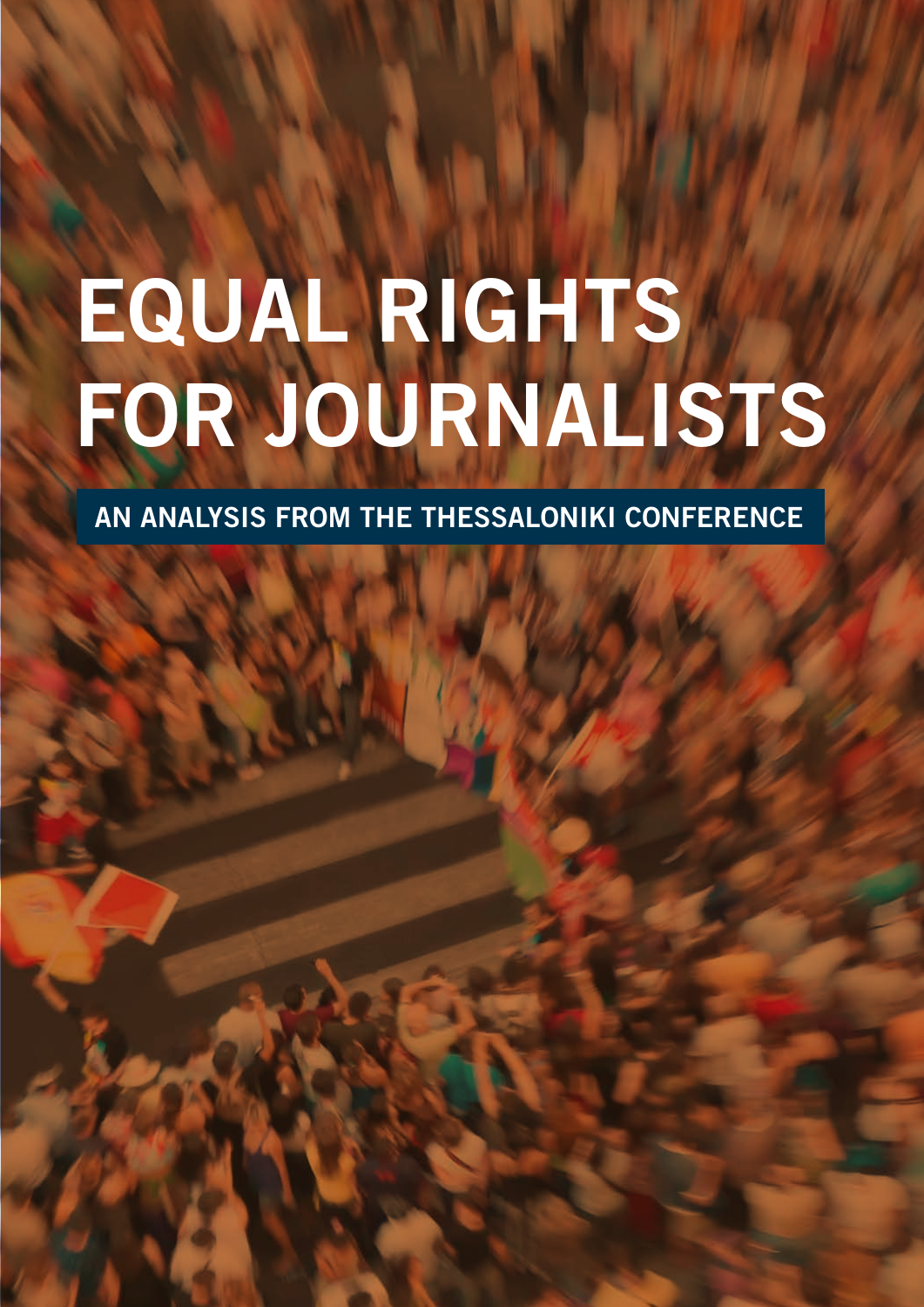No part of this publication may be reproduced in any form without the written permission of the publisher. The contents of this book are copyrighted and the rights to use of contributions rest with the authors themselves.

Publisher: Stephen Pearse, EFJ General Secretary and IFJ Deputy General Secretary Design: Mary Schrider, mary@hazards.org Printed by Druk. Hoeilaart, Belgium

Published in Belgium by the International Federation of Journalists © 2012 International Federation of Journalists International Press Centre Residence Palace, Block C 155 rue de la Loi B - 1040 Brussels Belgium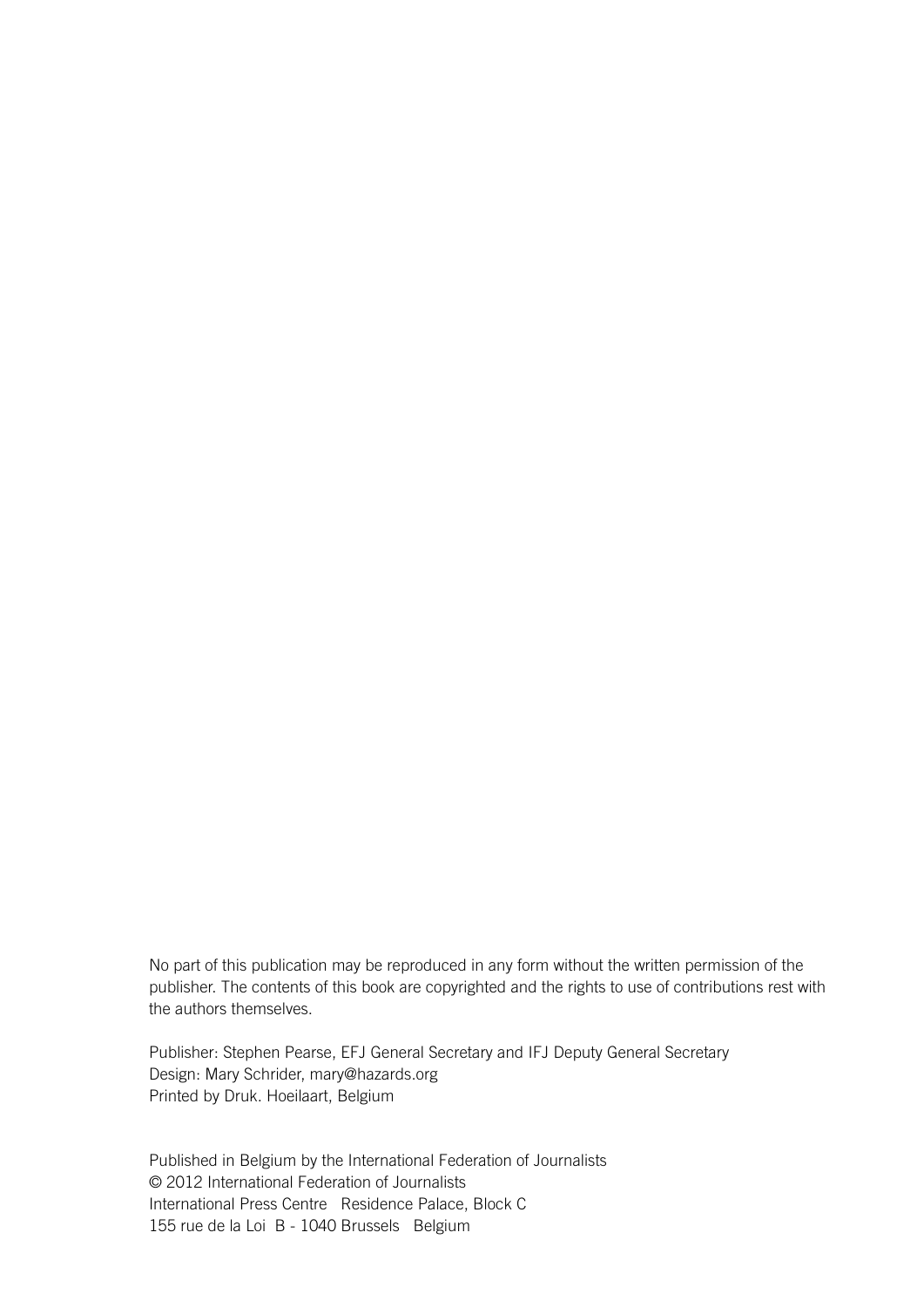### Foreword

#### **Stronger Together: Learning the lessons of Europe's journalists' unions**

This publication is all about sharing. It is about pooling our expertise and experience as we battle the twin storms of economic crisis and structural change that are currently battering our industry.

The challenges facing journalists' unions across Europe are not always the same, but there are common threads: job losses and attempts to undermine established working conditions; changing employment practices that are making harder for journalists to organise, to speak with a collective voice and to stand up for their working rights.

The European Federation of Journalists has a role to play in meeting these challenges, but that does not mean all the answers can be found in an office in Brussels. The EFJ's strength can be found in its affiliates and their campaigns for fair treatment, for decent pay and conditions and for a media industry that truly values journalists and their work.

Our role is therefore to spread knowledge and understanding of how journalists' unions are standing up for their members' rights – and to learn from their experiences: what worked, what could have been better?

That sharing of knowledge was the objective of a two-day conference in Thessaloniki in April 2012. Participants heard first-hand of examples of campaigns and actions undertaken by our colleagues across the continent. Now, with this publication, we are pulling together those case studies and the ideas discussed at the conference to bring them to a wider audience within the EFJ family.

We hope that the examples and the conclusions put forward in this document will help inspire our affiliates and spark new ideas for ways in which they can take action to defend labour rights for all journalists in Europe.

Stephen Pearse *EFJ General Secretary*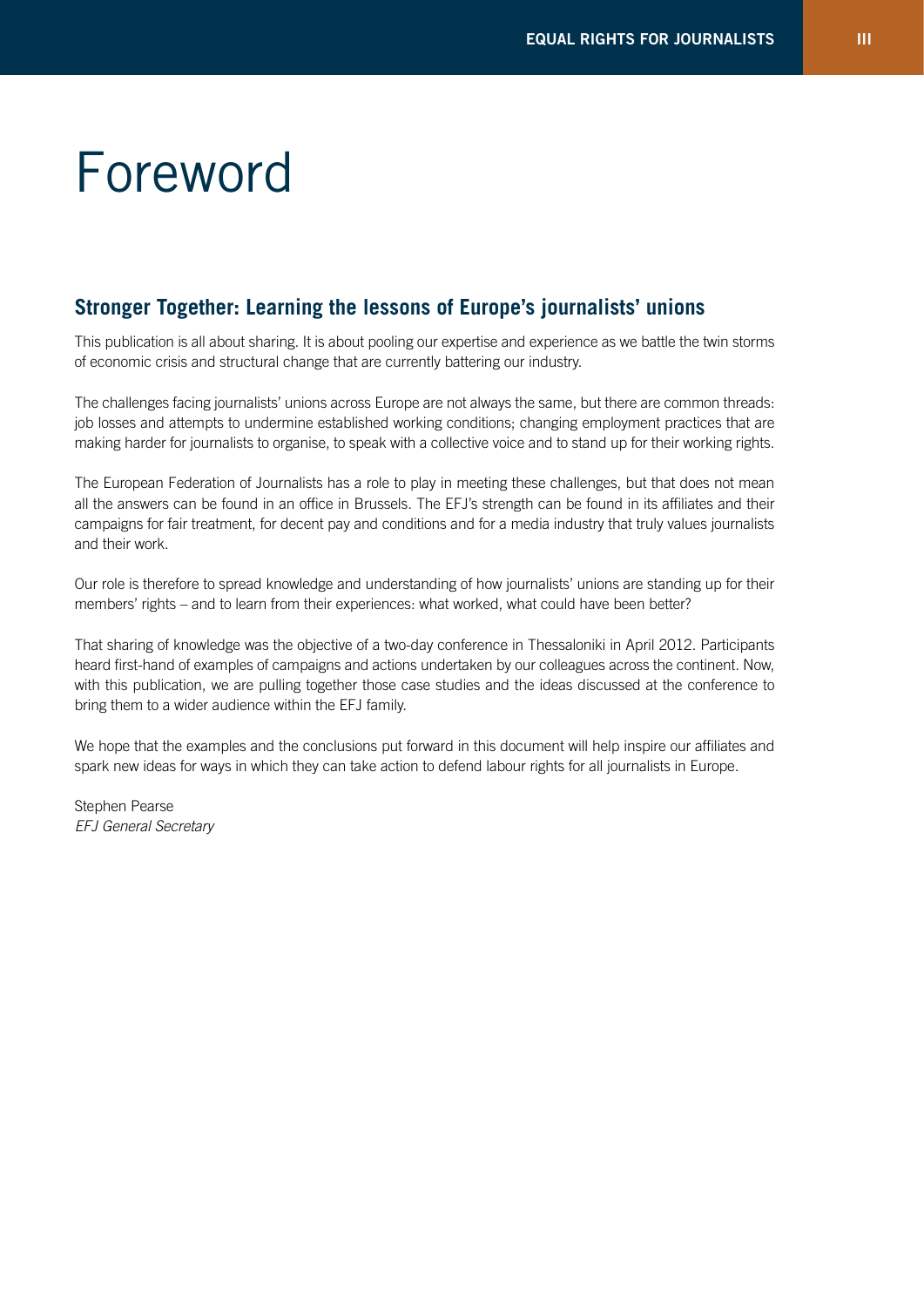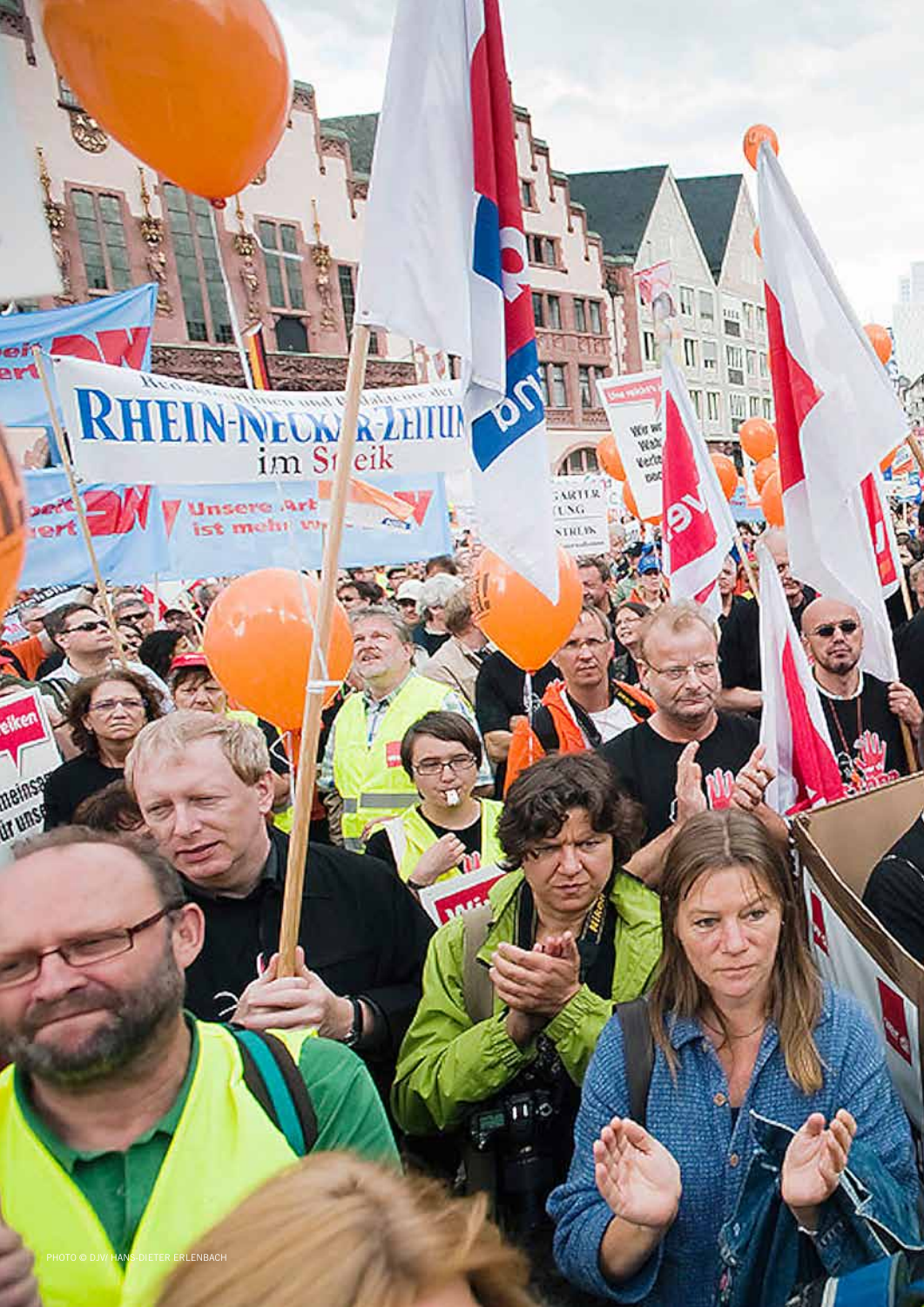### Focus on Greece **Austerity may hit all of us!**

#### **What "austerity" really means for Greek journalists:**

- cuts in salary, suspension of raises
- no seniority pay for as long as the unemployment rate remains higher than 10%
- automatic abolition of collective agreements at end of agreement and no renewed negotiations
- 'facilitation' of contract termination with reduced notice periods
- temporary work can now be extended up to 36 months
- proliferation of individual contracts
- development of undeclared work

#### **Greece as a laboratory for trade unions:**

Crisis means austerity and deregulation: end of collective agreements, attacks on salary standards and authors' rights. There is also a growth of undeclared employment, longer working hours and -of course- thousands of layoffs. Greece is a case-country of the crisis where unions have to renew their work, if not to invent new tools. The old collective agreement expired in 2009 and a new one has yet to be signed. Online journalists are not covered by any collective agreement, which is not solely due to the reluctance of employers, but also to the outdated union statutes. Therefore, unions need to be original, innovative and flexible.

Moreover, new legislation tends to disregard labour laws and workers' rights. For example, OMED (Greece's Organisation of Mediation and Arbitration) was established by the law for «Free Collective Bargaining» (1876/1990) and its main purpose is to help the negotiating parties reach a mutually-acceptable solution. But now, new legislation bans salary raises higher than the national salary rise, based on the EU inflation rate, and this is only applicable to those cases that resorted to OMED during the past three-year-period (2010, 2011, 2012). This means that there is no autonomous collective bargaining power anymore. Also, the labour minister's authority to declare collective agreements as mandatory has been abolished and employees from a same firm may receive different pay.

Another blow for workers is the law allowing associations comprising 3/5 of the total staff to negotiate instead of unions. This means that a group of people can negotiate outside of the traditionally-recognised union. Also, if these negotiations fail, there is no arbitration and there is simply no agreement.

The main tools are solidarity and struggle. In December 2011, the government wanted to abolish the collective agreement in public media; there was no other tool than strike and finally unions won the battle. The action in public TV is an example of both traditional and new union work: beyond being a strike, the action was also a broader political campaign to prevent journalists from being considered as civil servants.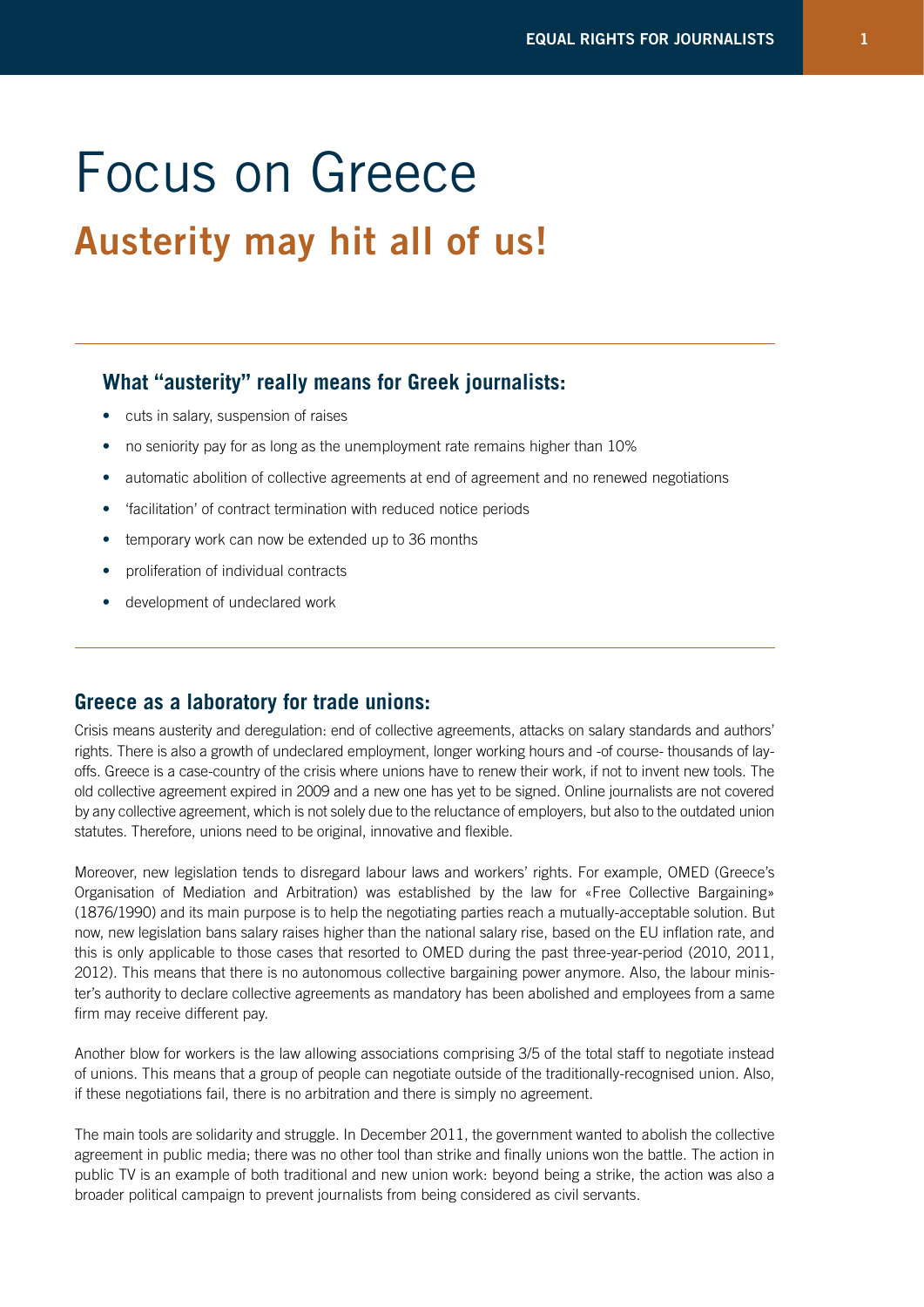# Focus on **Germany and Italy**

#### **Germany: strike is not dead … but it must be creative!**

In 2011, when negotiations with publishers of the daily press where at a dead end, unions started a

country-wide action. They created a slogan on the value of journalism, they made videos, they made use of social media, they organised flash mobs. The unions also organised strikes in over 100 newspapers for many days (the equivalent of 4000 day/people in June 2011). The strike was successful against the employers except on the salary raise, but the collective agreement was defended without changes for newcomer or pensions, as proposed initially but employers. Freelances were among the people asking for strike and the unions asked the legislator to enforce rights of freelances (lobby work) against unfair contracts. What about relations between strikers and non-strikers? It is an issue and the strike put a lot of pressure on newsrooms, but the non-strikers had 'good reasons' not to strike. made use of social model, the rights of precises the results of precise and the rights of precise to precise the rights of precise to the rights of precise to reach the rights of providing the rights of providing the right



The strike days and the whole process represented a serious financial effort for unions and it affected the strike fund of unions. Even though the unions hired the services of public relations agencies, their role was quite marginal. The general message from German unions is: strike is not a matter of money but rather of fantasy and creativity. The strike action, led by both German journalists' unions, generated an extensive debate on the future and value of journalism among readers and the broader public

#### **Italy: Negotiation pays after all**

Italy has a long tradition in negotiations (since 1911), but this has become a more formidable process in recent times. The collective agreement applies to all journalists, including those working online. It fixes minimum wages, working time, seniority, holiday, redundancy scheme, social security. It also includes standards on authors' rights (i.e. reuse or modification of the creation). The agreement is extended to companies that do not belong to the employers' organisations FIEG (in particular Murdoch's New Corp, which tried to make individual contracts, but failed).

Concerning freelance journalists, the union is pushing for basic standards based on working days and reimbursement of cost. A special bilateral committee has been set up between freelances and employers to identify problems to solve.

The country's legislation facilitates social dialogue; for instance, there is a legal obligation to allow unions to issue press releases and the union makes more and more videos.

What if employers don't respect the CBA? In Italy the union contacts the FIEG and asks to 'remind' the rogue employer of his obligations. If still not enforced, then a formal complaint is filed. However, given the current crisis, journalists hesitate to denounce their employers because they fear for their jobs. The main challenge for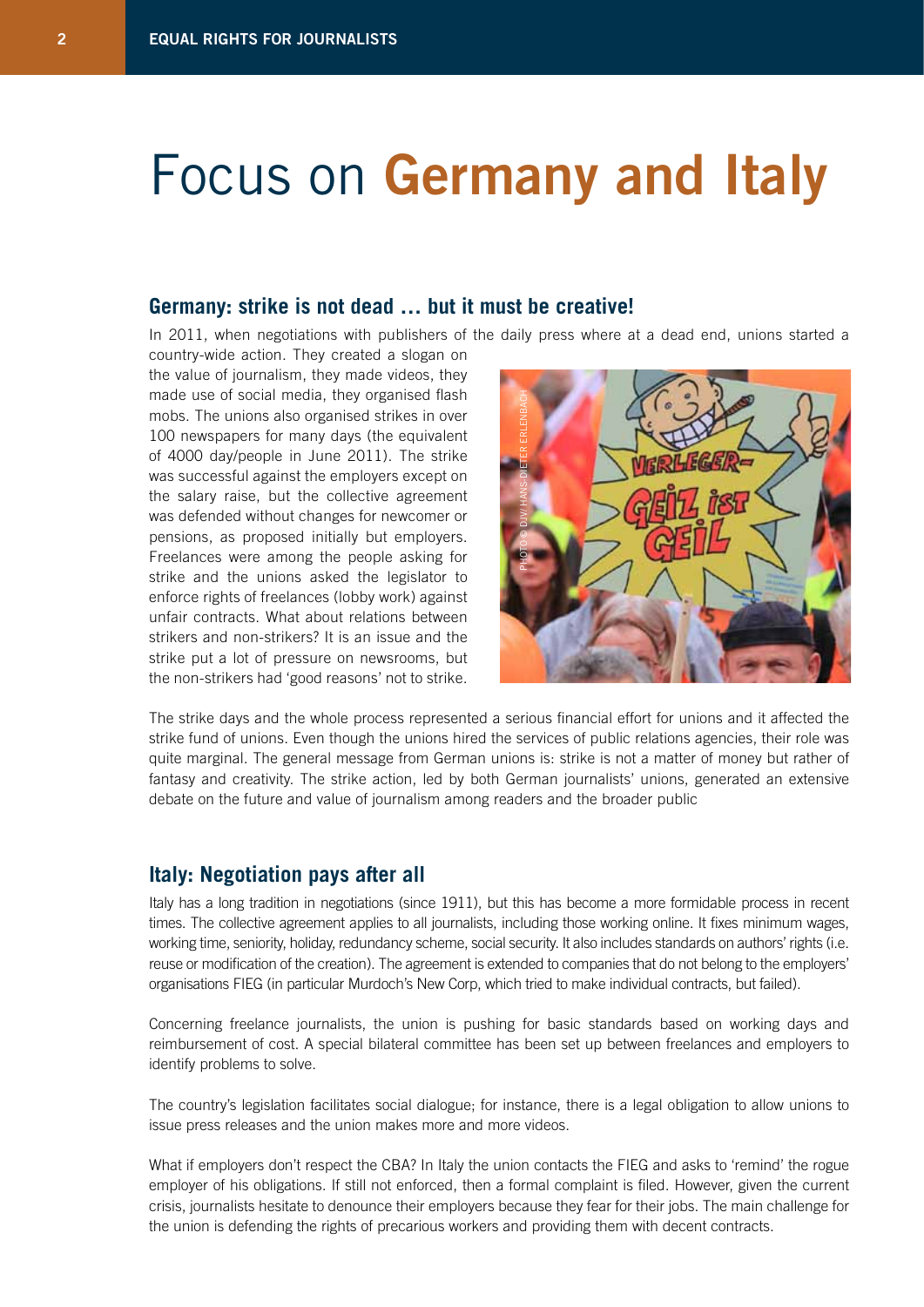## What EFJ members do **Innovation is the key**

**Austria:** it took one year to negotiate with the employer about renewal of contract and the inclusion of newcomers in the profession. This was supported by the freelances. Now almost 100% of the staff are employed, with just a slight salary difference between 'new' and 'old' staff. The union is raising awareness among students. In Austria, journalists and media professionals are leaving the profession because they cannot make a living, and there are three times more students than jobs available. The union is considering warning young people about this risk, but is it the role of union to tell the youth that there is no bright future for them?

**France:** collective bargaining is inked to editorial independence and with political lobbying. If there are no good working conditions, then there is no independence for journalists. This should be developed and it is the role of the EFJ to develop this aspect. Unions in France defend working rights on the same level as editorial independence. They have also created a platform of political lobbying to defend editorial independence, which is part of the general trade union struggle. Fees for "pigistes" (Freelance journalists working under the special regime of the French law) is a delicate issue: the strategy of the union is to negotiate high fees in order to force employers to employ them properly with long-term contracts instead of making freelance contracts.

**Ireland:** journalists refer to their mission. In Ireland there is a parallel with the situation in Greece with the extension of austerity to public servants. However journalists are not protected from austerity simply because they play a certain role in society: they advocate this element among the public. The NUJ uses the legal argument that collective bargaining is a human right. In Ireland there is no strike fund, so industrial actions have a strong impact on the workers and their family.

**Italy:** political lobbying. The journalists' union lobbied the government and employers against a draft law on flexibility of the labour market. This

would be dramatic for journalists because it could be used against journalists for editorial reasons instead of strictly economic reasons.

**Germany:** unions build coalitions. Journalists' unions can seek joint campaigns with other movements like consumers' organisations defending quality media or public services. Around fifty companies stepped out of collective agreements and used work-forhire workers who are paid about 20% less. Some 30 companies are doing social dumping by using outsourced workers. To fight against this, the union is naming and shaming because managers and owners are keen to protect their image. Some employers hired only young workers from an outsourcing agency that belongs to the same group: the union named and shamed them. Finally, collective agreements are important, but fees for freelances are declining in the meanwhile and this needs to be addressed by unions, especially with the development of work-forhire and total buy-out (one single pay-off and nothing more for the journalist).

In the Netherlands, the main challenge is freelances (antitrust legislation) and authors' rights. Some freelance refuse the collective bargaining anyway. In the workplace, it's difficult to make the difference between freelances and employed journalists. In the NL, journalists are not very keen on defending their own rights because it implies going public and be visible by viewers and readers, which is not well perceived by people who work in the media.

#### **What about the EU level? Defend the law!**

Social dialogue is still promoted by the European Union but they know that their policy is deleting precisely the tools for social dialogue (i.e. no obligations on countries to have employer's organisations to negotiate with). Law making means civilisation, and collective agreement is an extension of the law: this is a theoretical aspect that u nions and journalists need to defend.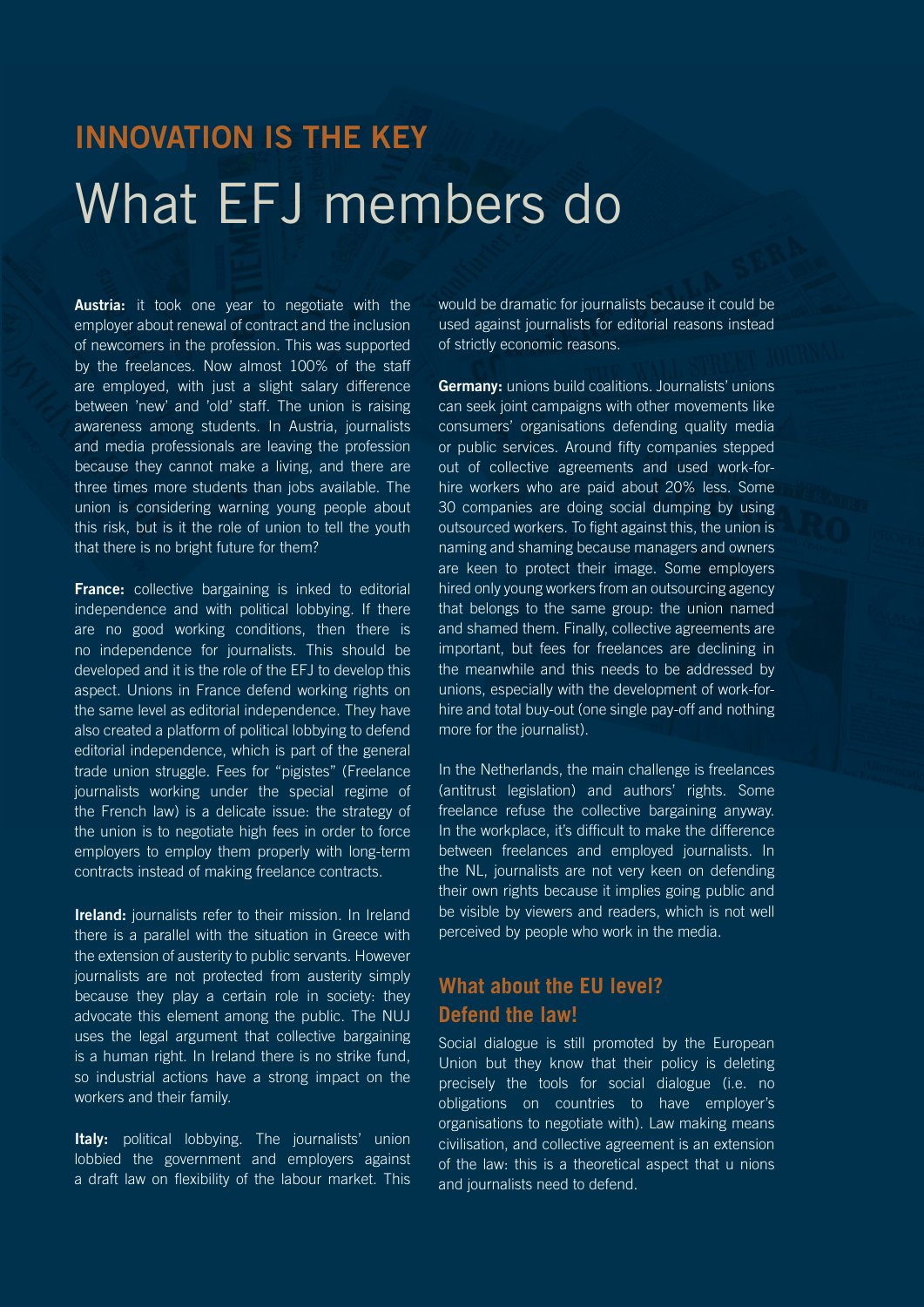### Freelances **What unions do to avoid** *freelance* **being the f word for their members**

#### **The case study of Denmark leading the battle**

As Jens Rossen told the conference in Thessaloniki, the Union of Journalists in Denmark is organising journalists, as well as other media workers, such as cartoonists, TV subtitle writers, layouters and website developers. The union has a specific group for freelances ("Freelance Gruppen"), which was created over 30 years ago and currently comprises around 1800 members. **http://journalistforbundet.dk/DJ-in-English/**

However, since 2000 freelances have had the opportunity to organize in other groups of the union as well, giving them the opportunity to "mainstream" across the activities of the union. Today every fifth member of the union works as a freelance. It means that around 3000 members of the union are working as freelances or "fastlances", "forcedlances" and other forms of precarious work. Today, 65 percent of all freelances work as independent contractors while the rest are considered employees.

The strategy of the Danish union has been developed through mutual inspiration between the unions in Denmark, Norway, Finland and Sweden. Thus, there are a lot of similarities in the strategies of the four countries: the main goal is to protect media staff against freelances undermining their collective agreements or working conditions, but also to establish a close co-operation between freelances, shop stewards and union staff, and of course to secure and improve freelances' conditions.

#### **What concrete outcomes for freelances?**

In practice most shop stewards do keep their main focus on the staff colleagues, simply because they are around and the contact is daily, personal and direct. The contacts concerning freelances are more indirect and complicated.

Therefore the basic freelance strategy starts with education for shop stewards, such as:

- presenting goals and means in the union freelance strategy to the necessity of the co-operation between freelances, shop stewards and union staff persons.
- iguring out how much a freelance should be paid not to undermine the collective agreement or working conditions of the staff people.

The union had some results in covering freelances with collective agreements since officially freelances are called in when collective agreements are negotiated and renewed. Out of 80 collective agreements, 30 concern freelances and the principle in negotiating practice is to make the agreements as close to the single member as possible.

One of the agreements was made with the National Danish Broadcasting Company, DR, which could be considered an agreement for "fastlances" or "forcedlances" and setting conditions for media workers working freelance for DR, such as payment, authors' rights, sickness benefits and maternity leave.

Another agreement is the so called "O-agreement" for journalists and photographers: these agreements concern work for organisations and primarily covers work for union magazines. It concerns payment per hour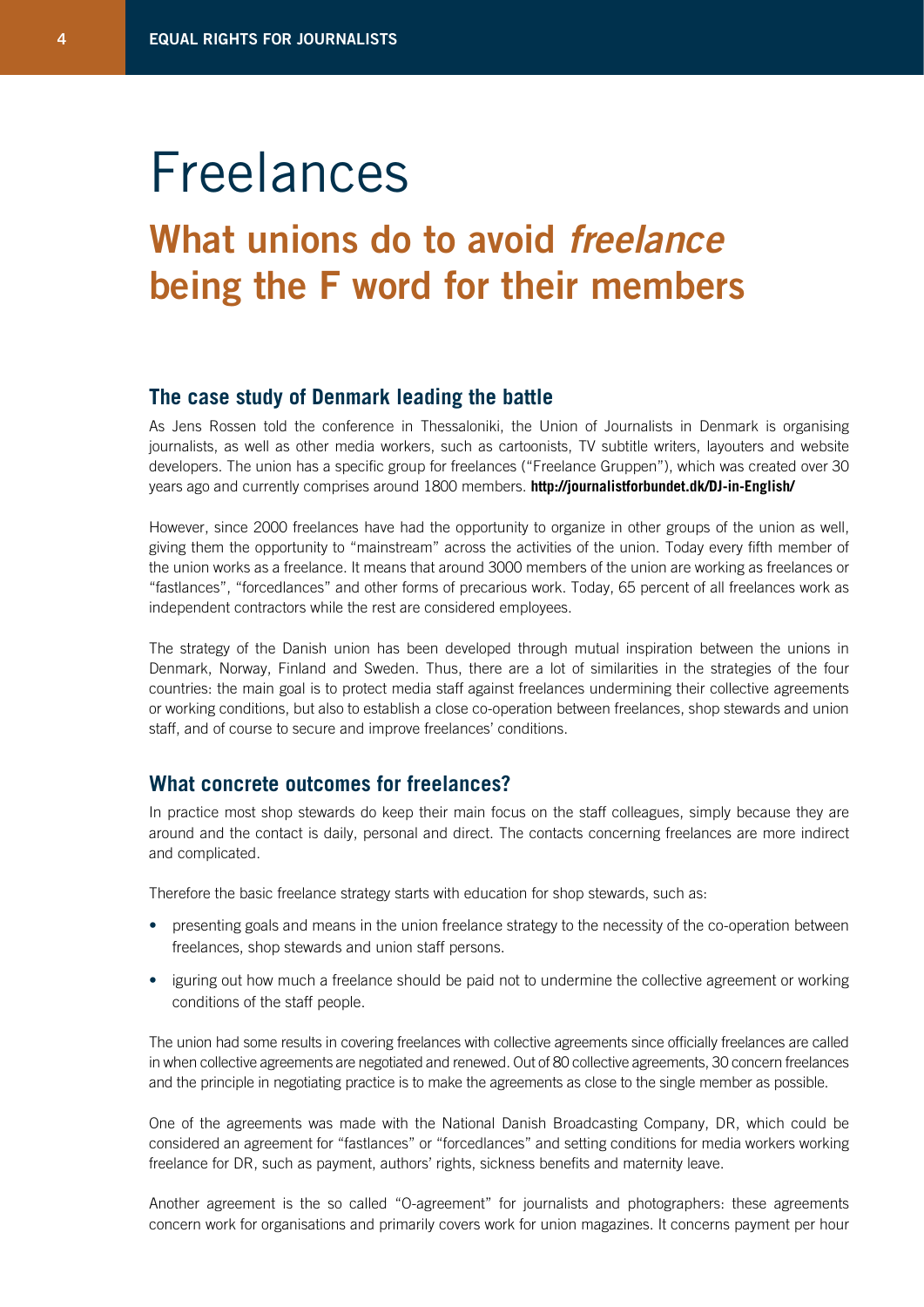

or per week, respecting all the "invisible costs" for freelances like office rent, machinery, social costs and others. Besides it defines the use of the materials given over by the freelance in respect of authors' rights.

Despite, these positive experiences, things are becoming difficult in Denmark:

- The average of the freelance salaries has never been falling as fast as right now. The decrease in income is primarily seen among freelances working for print media as newspapers and magazines, while we in other areas as tv production don't face similar challenges;
- the number of freelances forced to operate as independent contractors are increasing while the number of freelances considered employees are decreasing. However we see more freelancers considered entrepreneurs developing new business;
- the Danish Union of Journalists in February 2010 lost a battle with Aller Media concerning the coverage of a collective agreement for freelances working for the magazines in the publishing houses. As a result, only 80 freelances out of 700 are covered by the new collective agreements since the Court ruled that no independent contractors were covered by the collective agreement.

Lobbying is key: the union must claim employers as well as legislation to follow the conventions of the ILO and give unions the right to organize and to negotiate on behalf of members whether they are employed or selfemployed. The union should also raise awareness that the problem about low paid freelances undermining conditions of staff people is not a media problem only, and if your neighbour's house is on fire your house will be burning very soon.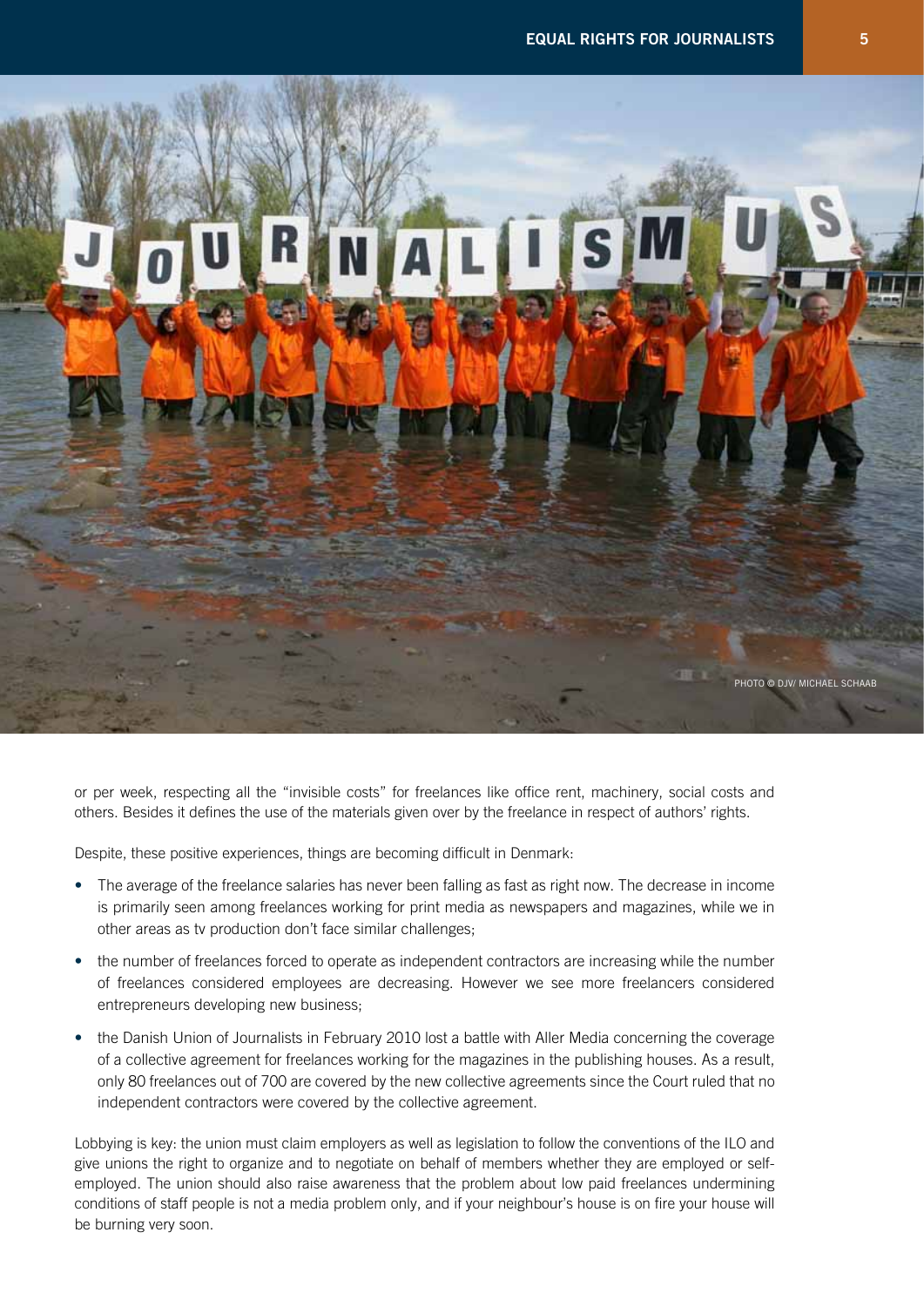#### **What can be done globally? The ILO can help confronting precarious work**

The Deputy Director of the International Labour Standards Department Karen Curtis provided some hints to the meeting. There are many forms of precarious work, such as temporary work through agencies, subcontracting, hidden employment relationships and casual short-term contracts, but a large range of standards and principles set by the ILO concern "workers" and not just employees.

In particular, the Employment Relationship Recommendation No. 198, 2006 states that:

- Labour law seeks to address what can be an unequal bargaining position between the parties to an employment relationship
- National policy on the basis of consultation with the social partners should provide guidance to the parties in the workplace to combat disguised employment relationships and establish responsibility
- Need to address uncertainty around the employment relationship to guarantee fair competition and effective worker protection



*Karen Curtis*

Unions can bring their issues to supervisory bodies and to the tripartite complaints mechanism of the ILO and a meaningful promotion of labour rights needs to directly address any gaps, in full consultation with relevant

social partners. Unions can also promote the industrial/sectoral level bargaining with the extension to all relevant workers

"The evolving nature of work escapes the traditional dichotomy between subordinate and autonomous worker", said Karen Curtis, "and labour law regulation tends to focus on those in a subordinate employment relationship. This is why collective voices accompanied by rights are essential to fill the gaps either by ensuring protection in legislation or by means of collective agreements". Concretely, this means that also Freelances ("self-employed") should have the right to join the union of their own choosing, including being represented by a national centre of workers and that collective bargaining mechanisms may be adapted to the particularities of the self-employed.

In fact the Labour standards departments of the ILO already identified the major organizing issues for journalists:

- Integrate online journalists into collective agreements or negotiate for specificities
- Organize new categories of media workers
- Combat competition laws/jurisprudence identifying freelancers as cartels at both national and regional level
- Propose legally binding bargaining mechanisms relevant to the particularities of the sector

However there also limits to ILO principles: to which unions should self-employment belong to? With which employers should they primarily bargain if they work in several places? Do they have the right to strike?

The EFJ and IFJ need a strategy to work with the ILO, in particular on discrimination between staff and freelance journalists. For the ILO, it's two sides of the same coin since the ILO considers standards of work independently of their working relations.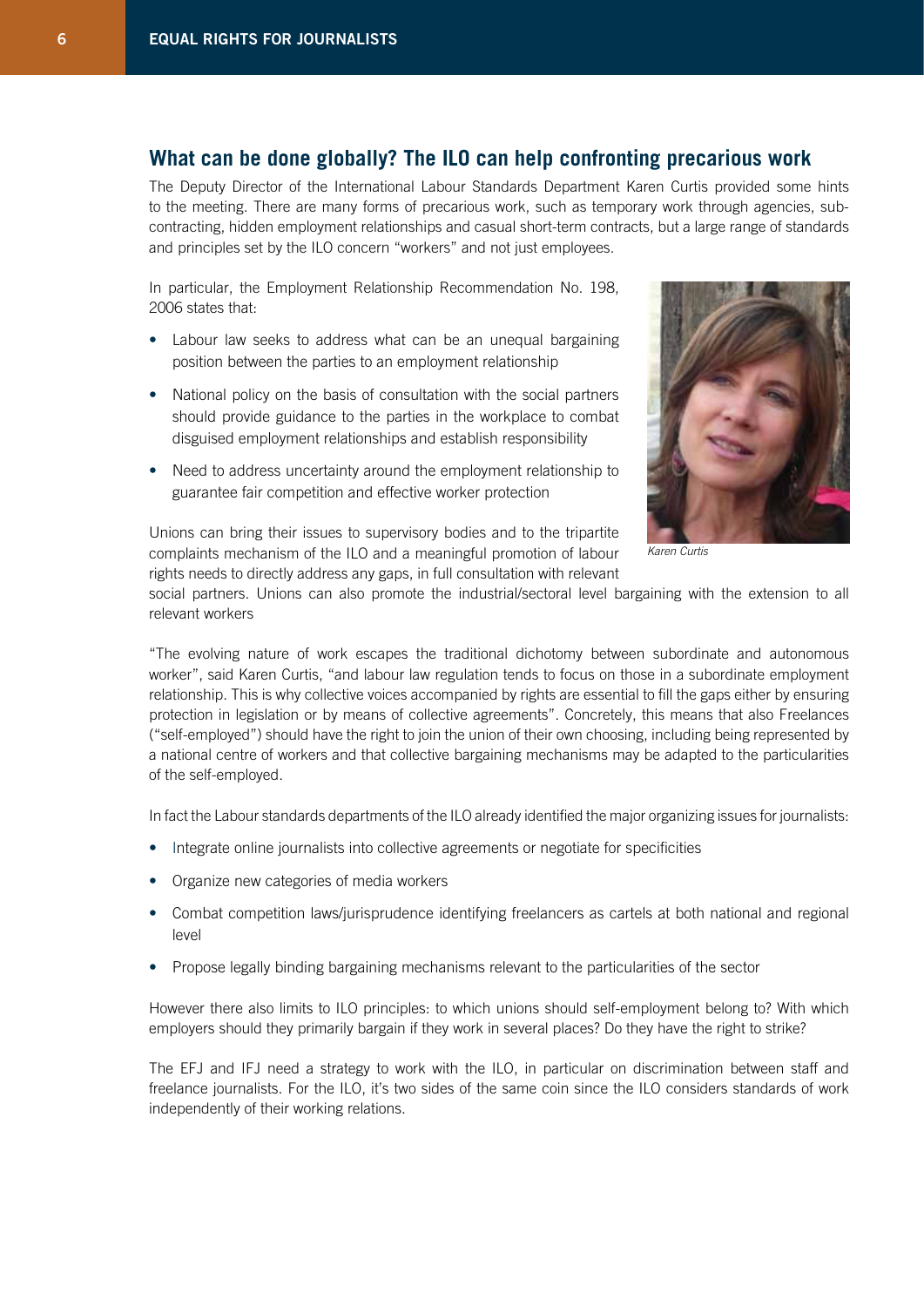# **What Sister Unions Do** A look at BECTU in the UK

The British union of technicians and administrative staff in the media and entertainment sector, BECTU, is facing the same issues as journalists' union. Sharon Elliott, its Communication's officer, shared her views with the conference.

BECTU focuses its work on the many people who work in precarious conditions among its 25.000 members. However, precarious work concerns a whole range of elements apart from the working contract: gender (See also The gender dimension of precarious work), ethnicity, disability or social background. In short, precarious means vulnerable and a recent trend is that unpaid work replaces paid entry roles (traineeships, apprenticeships).

According to the EU Working Time Directive of 1998, Freelances are 'workers' and have legal rights to holiday pay, health & safety protection & national minimum wage. Therefore the freelance agreement of the BBC in 2010 represented a breakthrough for drama workers and allowed the union to open the first pay talks for all members in 2011.

How to access members? BECTU primarily uses open networking events and fairs. The union also needs to provide career advice, business skills and training. The union also has set up a student register and organises talks at colleges/universities.

BECTU's response against precarious work is a Creative Toolkit (www.creativetoolkit.org.uk) which aims at

- Proving accessible space for new entrants to learn about employment rights
- Build confidence to enforce rights
- Highlight good practice/expose bad
- Let employers know that they will be challenged
- Use social media twitter @creativetoolkit

But the union also works on legal cases, is involved in new campaign groups and makes initiatives such as a Youth Forum to promote activism amongst young members.

#### **http://www.bectu.org.uk**

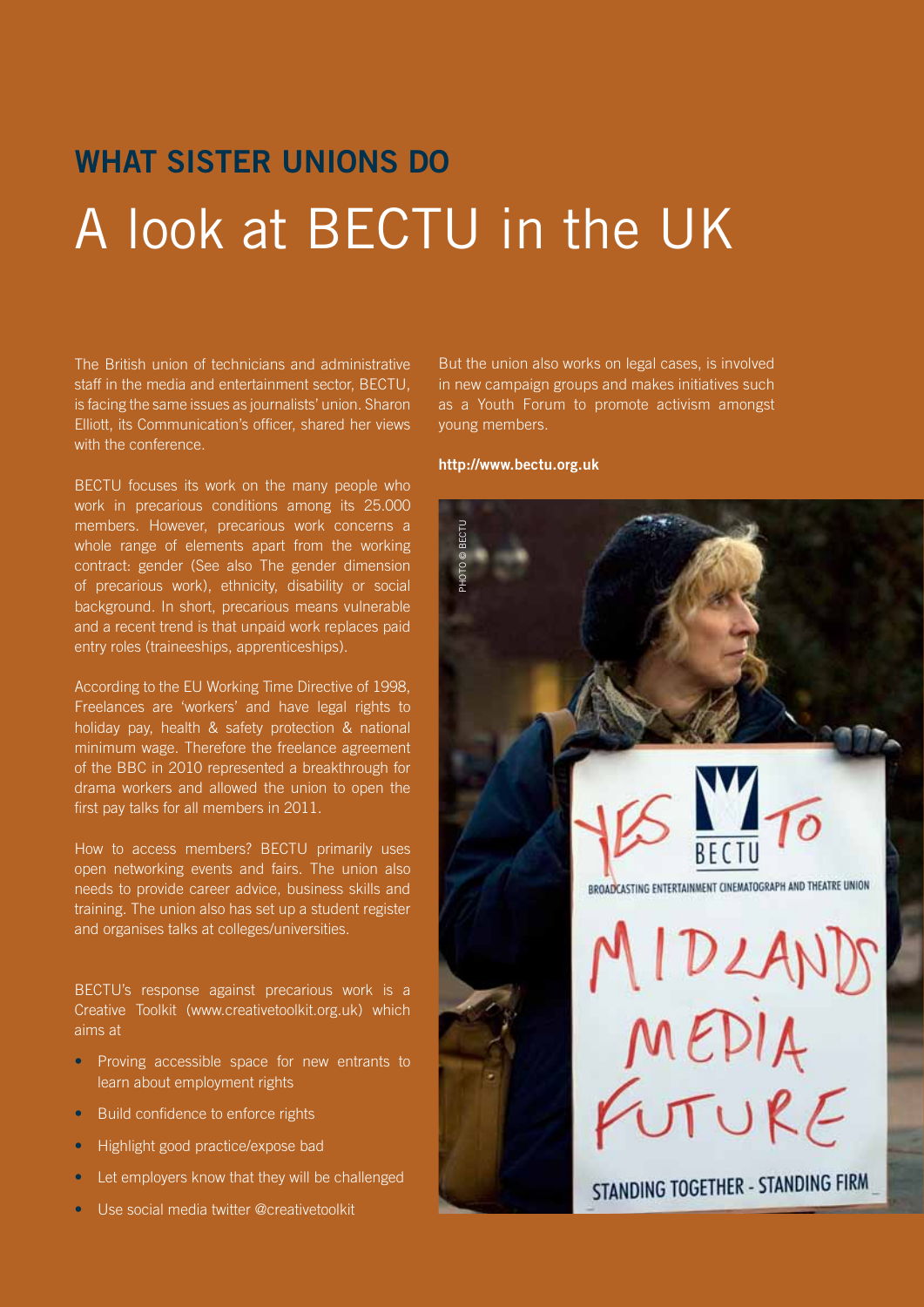# The gender dimension of precarious work in journalism

**"Women journalists are more often in insecure working conditions and women journalists doing freelance or part-time work are the first to lose their job."** 

**– Kerstin Klamroth, IFJ Gender Council**

Ms Klamroth presented the independent non-profit Wage Indicator (http://www.ifj.org/assets/docs/196/153/ 728fdc4-8ae1999.pdf), which aims for transparency of the labour market by sharing and comparing data through its network of national websites. The situation of women is still unsatisfactory despite international or national standards: women journalists are paid 17% less than male colleagues in Europe, 9% less in former Soviet Union countries and 4% less in South America. They receive less employment benefits (such as health insurance, pension, holiday allowance) and as a result, women journalists are less satisfied with their jobs and working conditions. Since women also have fewer chances to be promoted, the pay gap even increases with age!

Actions can be taken to tackle the gender pay gap:

- implementing pay audits
- increasing flexible working
- improving maternity/paternity rights
- removing barriers to building seniority and promotion
- making collective bargaining more gender aware.

But that's not all: trade unions can do concrete things such as:

- Create a hotline for woman journalists
- urge that discriminatory salaries must be corrected in addition to the regular local wage negotiations
- initiate discussions about 'market forces' versus equality if discrimination occurred because of market forces, a plan should be drawn up to correct the unbalance.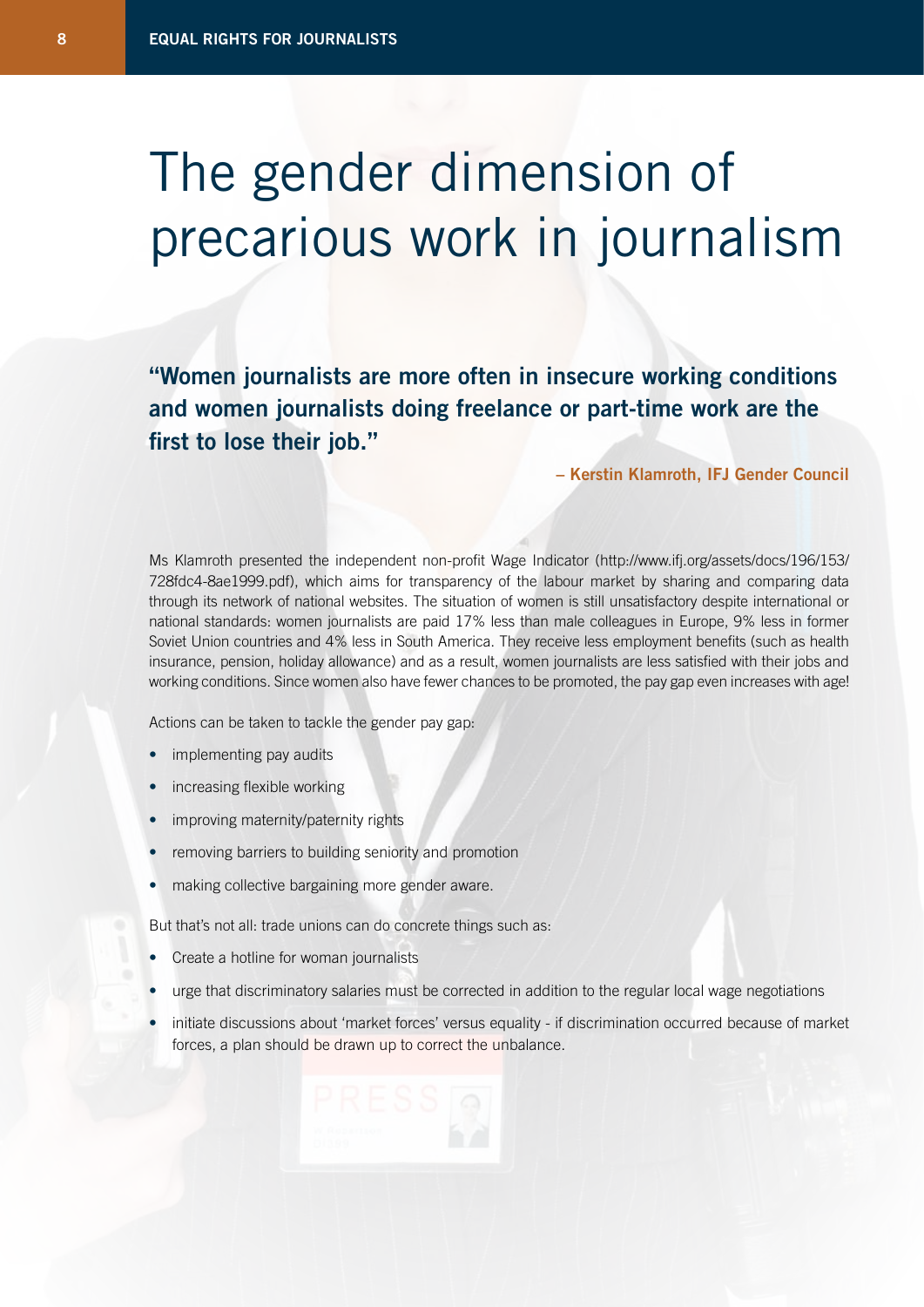# The challenge of Central and Eastern Europe

Collective agreements are still few and far between in the central and eastern parts of Europe, but improved networking between unions could give a boost to EFJ affiliates in these countries. Many face similar problems, including:

- An inability to bargain at a national level because there is nobody to bargain with
- Legal constraints which in practice limit the ability of the union to take industrial action
- Political and legal pressures limiting the ability of journalists to do their work freely
- The use by employers of forced freelancing arrangements and a reliance on new entrants lacking in training on professional standards.
- Limited resources because of low numbers of full fee-paying members.

Where collective agreements do exist they tend to be in public media, with few inroads made in the private sector. While some good deals with foreign employers do exist, in other cases employers that respect union rights in their home countries do not do so when operating in central and eastern Europe.

Unions in the region believe that the situation could be helped by building stronger cross-border links between unions with members working for the same employer and by sharing campaigning and negotiating expertise within the EFJ.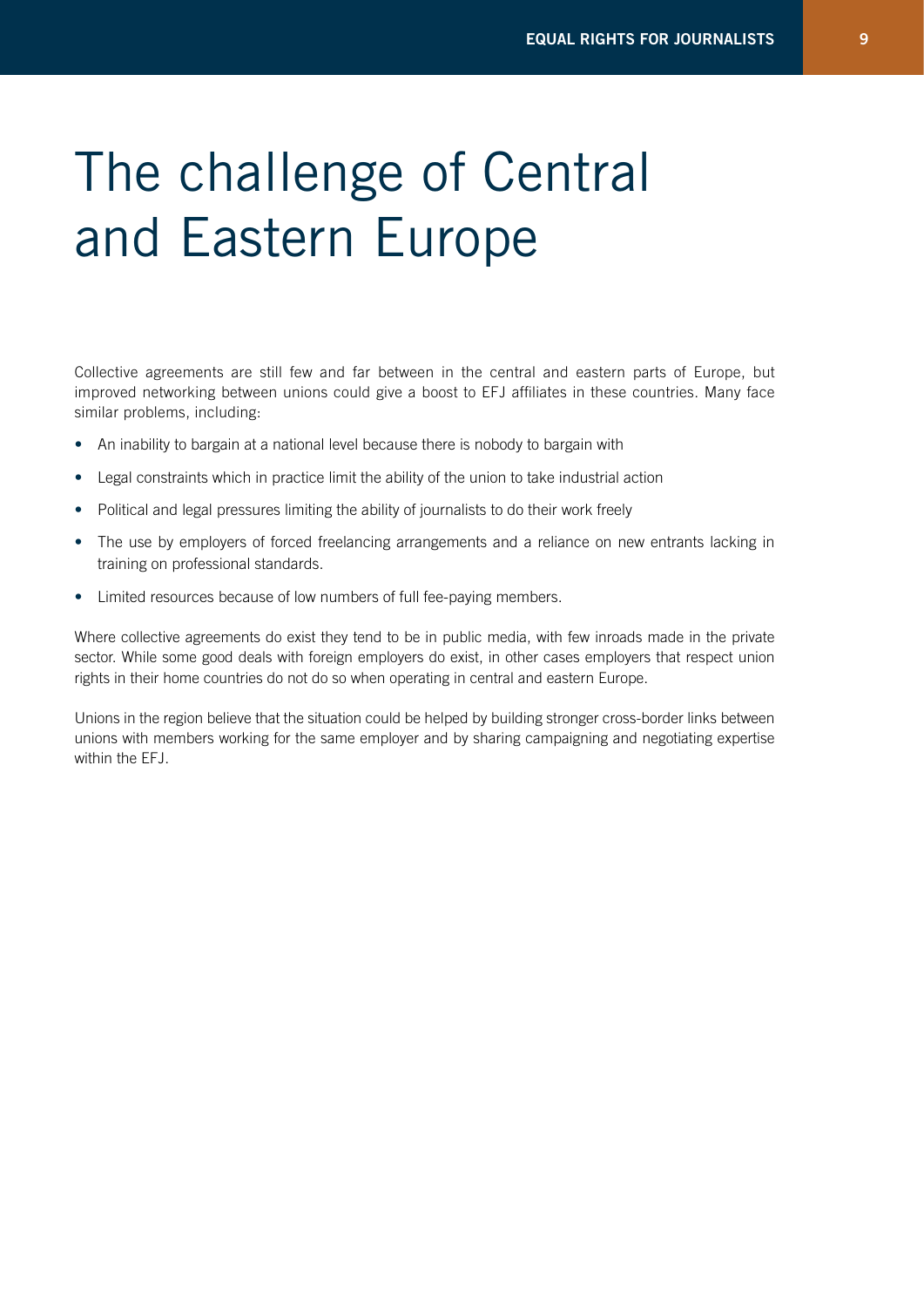

# **IN SHORT** Things to do for unions

- coordinate industrial action with political or public campaigns to deliver pay increases and to prevent the erosion of collective agreements
- coordinate journalists' campaigns with sister unions to deliver higher profile and stronger activities;
- work with other unions, even in other countries, for best practices in strikes, especially when strikes did not take place for a long time. Successful strikes need experience and knowledge
- engage the public: strikes are useless for campaigns to the public against free media or for press freedom. There need to be messages, campaigns, education messages.
- collect examples of workplace organising to improve the pay and conditions of newer entrants recruited on poorer conditions than their colleagues
- work with freelances and deliver collective agreements covering the rights of freelance workers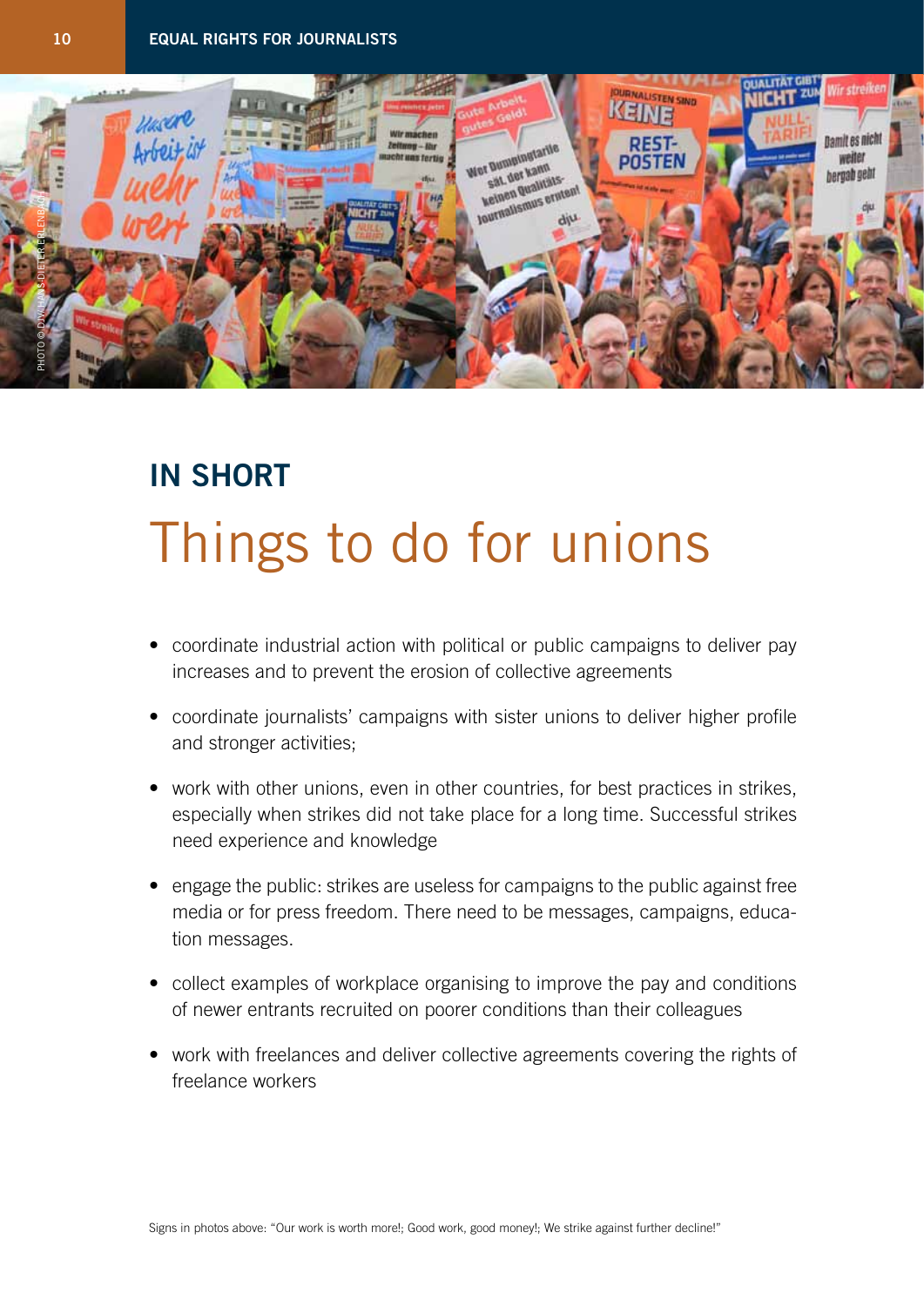### **Appendix 1** Conclusions of the meeting

#### **The European Federation of Journalists' conference on Equal Rights for Journalists in Europe, held in Thessaloniki on 19-20 April 2012:**

stands in solidarity with the EFJ affiliates in Greece, the location of this conference and the country facing some of the harshest consequences of Europe's economic crisis;

gives its wholehearted support to Greek journalists in their fight for fair conditions and the right to bargain collectively through their trade unions;

expresses grave concern that EFJ affiliates across Europe are facing crises that are threatening journalists' established terms and conditions and bringing inequality into media workplaces, including:

- waves of cutbacks across media organisations, leaving journalists without work and those who remain without the time and resources needed to deliver quality journalism
- the creation of two-tier editorial workforces through the use of individual contracts, 'false freelancing' arrangements and widening discrepancies between the rates paid to employed and freelance journalists
- attempts by employers to use the economic crisis as a cover for attacking existing collective agreements and working rights
- the persistence of a gender pay gap in our sector, which is of greater significance in times of economic difficulty when the most disadvantaged often pay the highest price;

highlights the fact that the undermining of journalists' working conditions also results in the undermining of editorial independence and journalism as a public good;

recognises the huge differences between the affiliates of the EFJ and expresses concern that many unions, particularly in Eastern and Central Europe, do not have the capacity or the conditions necessary to deliver and maintain strong collective agreements;

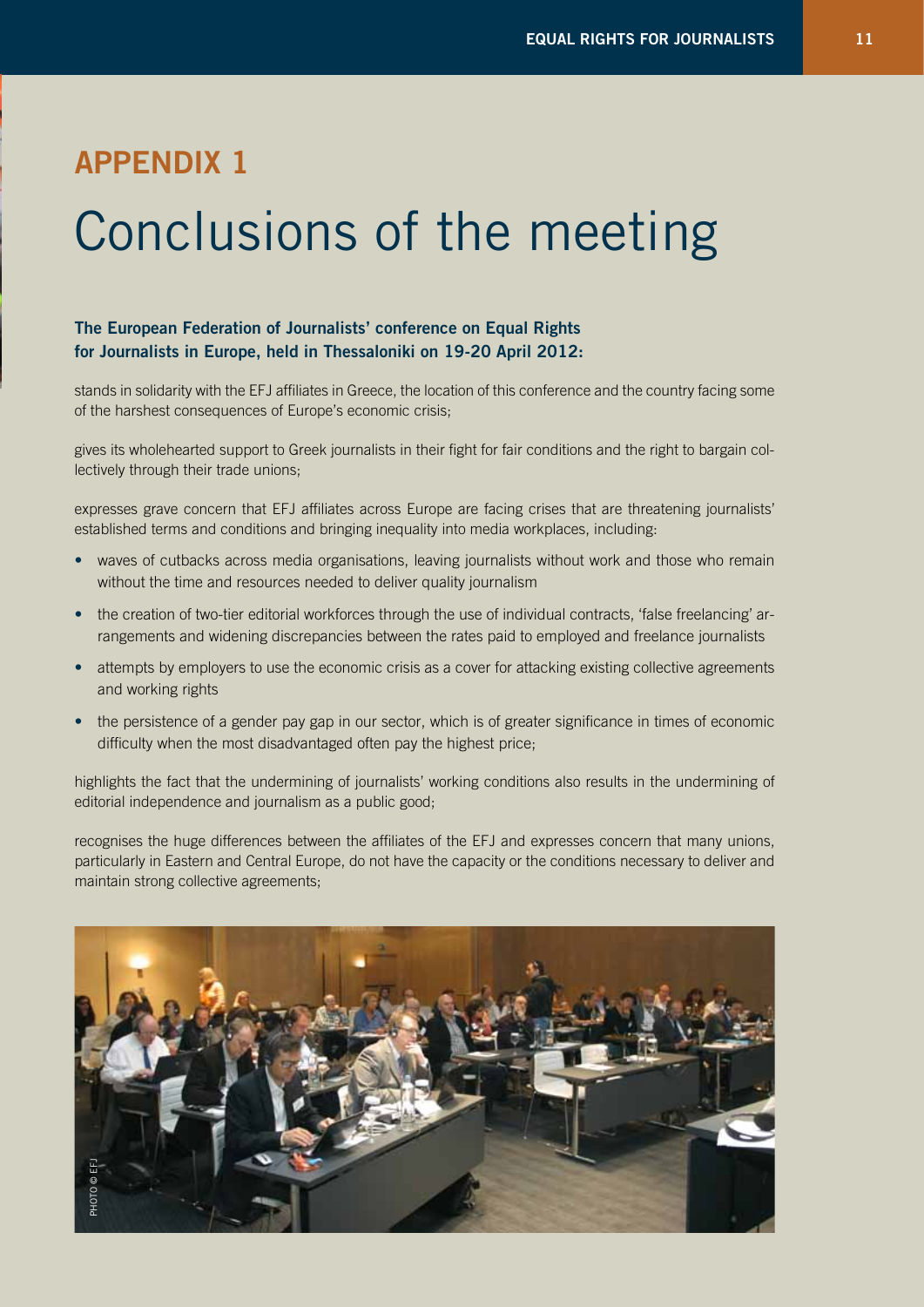welcomes the fact that, despite the challenges, journalists are acting through their unions to defend and improve their terms and conditions and to fight for equal rights;

recalls the positive examples of trade unions delivering real improvements for journalists through industrial action, political lobbying and public campaigning, including:

- the coordination of industrial action with political or public campaigns to deliver pay increases and to prevent the erosion of collective agreements
- examples of workplace organising to improve the pay and conditions of newer entrants recruited on poorer conditions than their colleagues
- the delivery of collective agreements covering the rights of freelance workers
- the coordination of journalists' campaigns with sister unions to deliver higher profile and stronger activities;

notes that international conventions and European law establish collective bargaining as a fundamental right, and supports proposals to use these texts to challenge claims that competition law limits the ability of trade unions to represent all their members;

calls on the EFJ to:

- compile a group of case studies from the positive examples raised in the conference and highlight the cases to EFJ affiliates
- investigate ways in which the EFJ can further help its affiliates to share their experiences and improve links between EFJ affiliates dealing with the same owners
- analyse cases in which international labour standards are not properly applied within European countries and cooperate with the IFJ to develop a strategy to work with the ILO on these issues
- identify training needs within the EFJ affiliates related to collective bargaining and campaigning, and develop proposals to spread best practice.

Calls on those present at the conference to:

• report back to their organisation's leadership structure, highlighting lessons that have been learned and case studies of challenges and successes elsewhere in Europe;

Calls on EFJ affiliates to:

- assist with the sharing of expertise and knowledge on collective bargaining, including by completing the EFJ collective bargaining questionnaire
- assist women and men within their structures to take up the fight for gender equality
- use whatever opportunities are available to express solidarity with colleagues in other European countries in their fight for equal rights for journalists.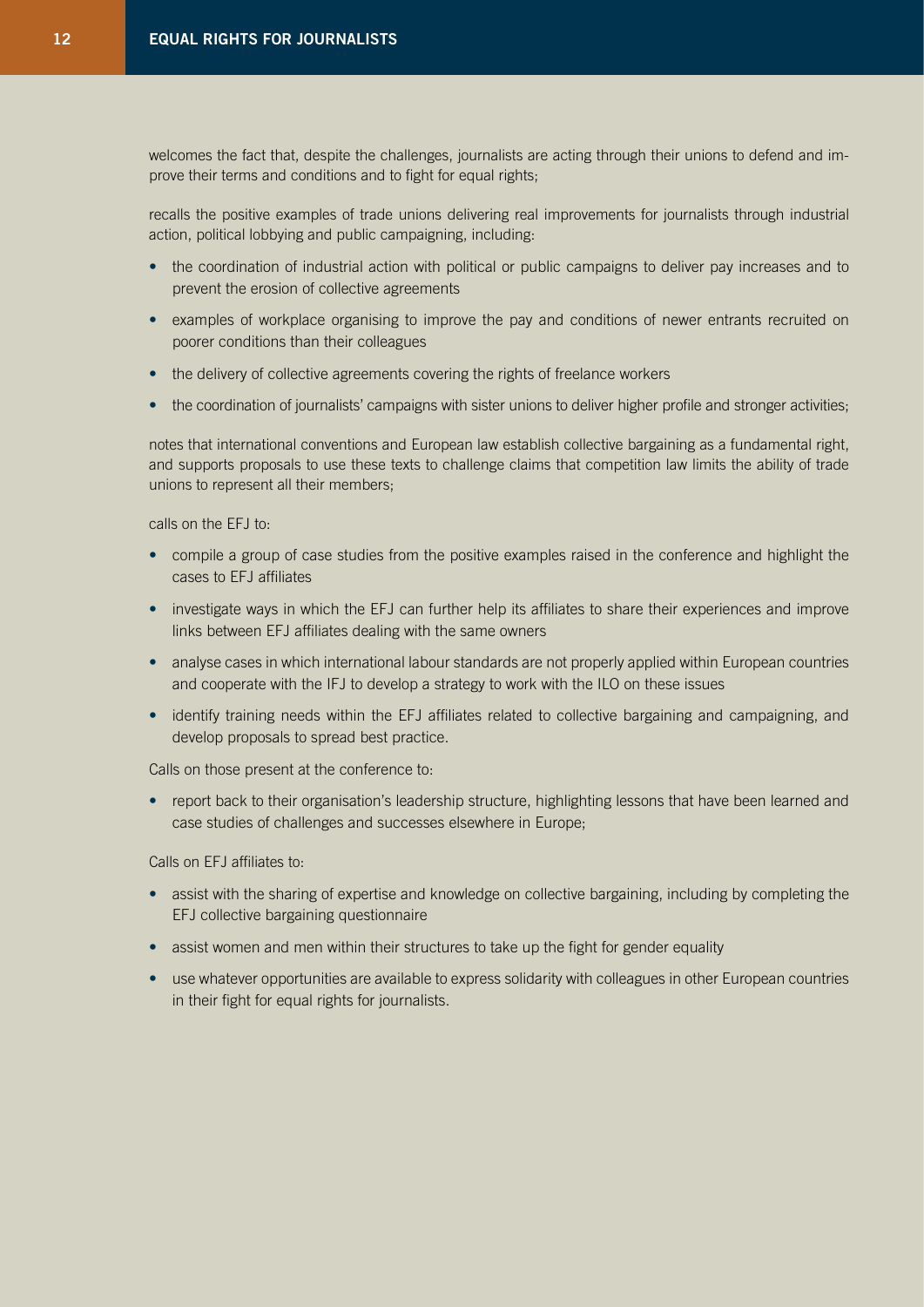### **Appendix 2** List of participants

**Austria** Alexander Baratsits-Altempergen *GPA-DJP*

Andrea Tretter GPA-DJP

**Bulgaria**

Emil Rozov *UBJ*

Vassil Sotirov *UBJ*

**Croatia** Zdenko Duka *HND*

Anton Filic *TUCJ*

**Cyprus** Eleni Karatzia *UCJ*

Ali Kurtoglu *Basin-Sen*

Hüseyin Yalayali *Basin-Sen*

**Denmark** Jens Arne Rossen *Danish Union of Journalists*

**Estonia** Meelis Süld *ERR*

**Finland** Petri Savolainen *UJF*

**France** Katty Cohen

*SNJ-CGT* Dominique Pradalié *SNJ*

**Germany** Wolfgang Grebenhof *DJV*

Kerstin Klamroth *DJV*

Rainer Reichert *DJV* Matthias Von Fintel

*dju/ver.di*

**Greece** Maria Antoniadou *JUADN*

Eleni Katsama *PFJU*

Yannis Kotsifos *ESIEMTH*

Georgios Savvidis *PFJU*

**Hungary** Laszlo Lengyel *HPU*

**Italy** Franco Siddi *FNSI*

Luigi Ronsisvalle *FNSI*

**Luxembourg** Janina Strötgen *ALJ*

**Republic of Macedonia** Tamara Chausidis *SSNM*

**The Netherlands** Marc Visch *NVJ*

**Poland** Stefan Truszczynski *SDP*

**Romania** Cristinel Godinac *FRJ MediaSind*

Gabriel Grosu *FRJ MediaSind*

**Slovakia** Peter Kerlik *SSN*

**Spain** Aurea Sanchez *FAPE*

**Sweden** Arne König *SUJ*

**UK and Ireland** Seamus Dooley *NUJ*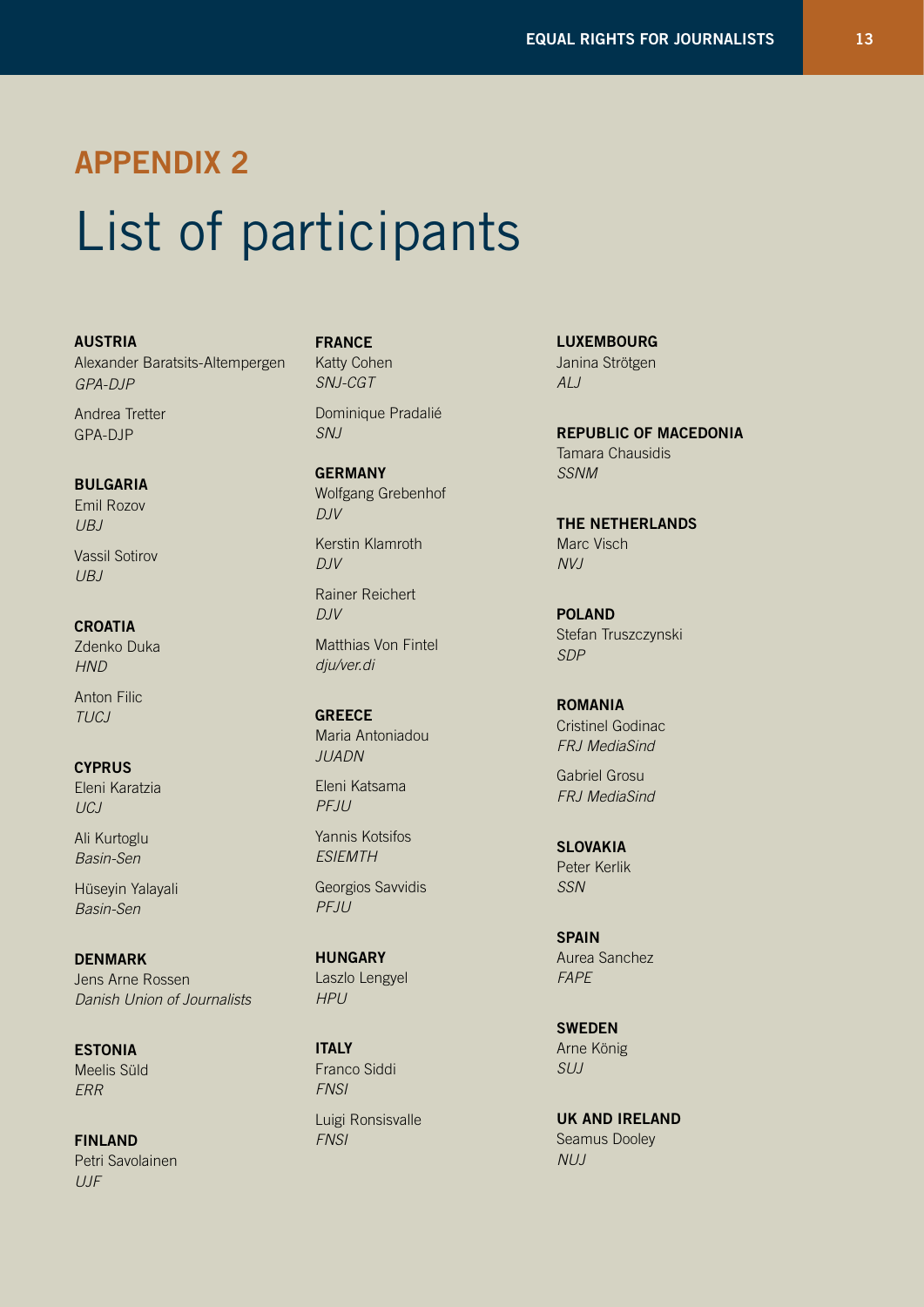### **Appendix 3** Contacts, links and resources

#### **The European Federation of Journalists:**

The European Federation of Journalists (EFJ) consists of journalists' trade unions and associations in Europe, in accordance with the provisions of the constitution International Federation of Journalists (IFJ).

The EFJ represent the interests of journalists' unions and their members. The EFJ has been created to represent the interests of journalists' unions and associations and their members within the industrial, economical, social, cultural, legal and political framework of Europe, particularly the European Union and the Council of Europe. It is a democratic organisation, independent of all ideological, political, governmental and religious bodies. It shall work in all parts of Europe to enforce trade unionist and professional matters and to protect and defend freedom of expression and information as well as journalists' rights, according to the European Convention on Human Rights, Article 10 (1).

The EFJ is Europe's largest organisation of journalists, representing around 300.000 journalists in over thirty countries.

Web: http://europe.ifj.org Facebook: http://www.facebook.com/EuropeanFederationofJournalists Twitter: @EFJEUROPE Email: efj@ifj.org Tel: +32 2 235 22 00 Fax: +32 2 235 22 19

Postal address : Residence Palace, Block C Rue de la Loi 155 1040 Brussels Belgium

#### **Other resources:**

- EFJ "Database in progress" on collective agreements: http://46.103.113.177/index.php?sid=86862
- International Labour Organisation, Standards Department: http://www.ilo.org/global/standards/lang--en/ index.htm
- European Trade Union Institute : http://www.etui.org/Topics
- European Foundation for the Improvement of Living and Working Conditions: http://www.eurofound. europa.eu
- EU publications and documents on Employment, social affairs and inclusion: http://ec.europa.eu/ social/main.jsp?langId=en&catId=22